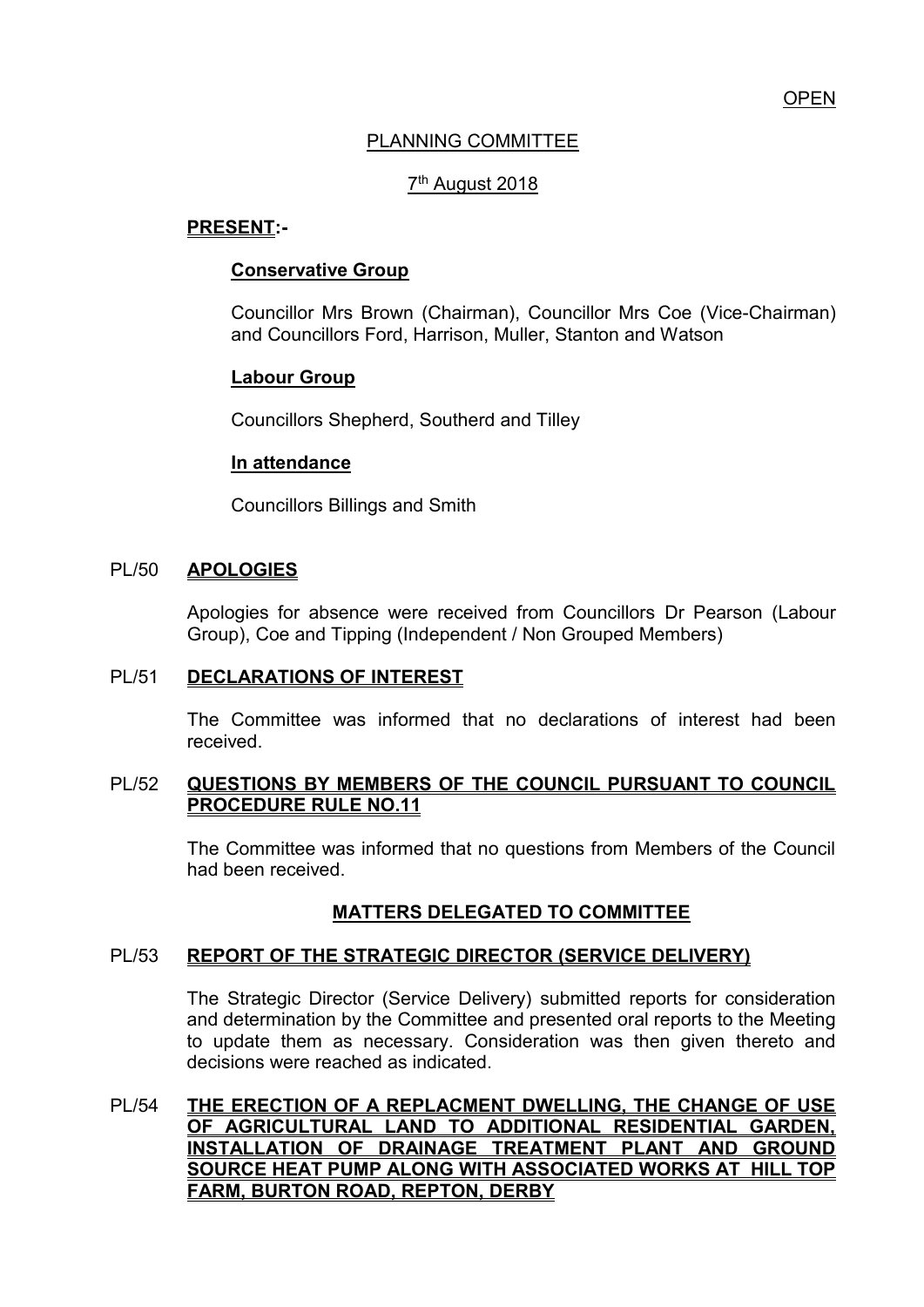It was reported that members of the Committee had visited the site earlier in the day.

An objector attended the Meeting and addressed Members on this application.

 The Planning Services Manager informed Committee that the Repton Neighbourhood Plan Referendum had been deferred, for a future date yet to be fixed.

Councillor Smith, Ward Member for Repton, expressed his concerns relating to the application, principally relating to the height, design and appearance of the proposed property. Councillor Stanton, the other Ward Member for Repton, concurred regarding the appearance, but noted that this was not a planning consideration, especially given its distance from the road.

Other Members referred to the design not suiting all tastes, but noted the varied architecture on Burton Road and that the existing building was neither listed nor in a conservation area. The modernity of the proposed design and materials were also referenced, as were permitted development rights relating to the existing house and other farm buildings, the positioning of the property and the roof line / height. All matters were addressed by the Planning Services Manager.

# *RESOLVED:-*

## *That planning permission be granted as recommended in the report of the Strategic Director (Service Delivery).*

Abstention: Councillor Ford.

Councillor Smith left the Meeting at 6.30pm.

## PL/55 **THE REMOVAL OF CONDITION 4 OF PLANNING PERMISSION REF: 9/2015/0648 (RELATING TO THE SITING OF TWO STATIC CARAVANS) AT THE BUNGALOW, 179 LINTON HEATH, LINTON, SWADLINCOTE**

 Members queried the conditions relating to the touring caravan pitches, the original conditions from the previous application, the potential impact on local residents and landscaping matters. The Planning Services Manager responded to all issues, also suggesting that the site be more closely monitored to ensure compliance.

## *RESOLVED:-*

*That planning permission be granted as recommended in the report of the Strategic Director (Service Delivery).* 

PL/56 **OUTLINE APPLICATION FOR THE RE-DEVELOPMENT OF FORMER AGRICULTURAL LAND TO OFFICES (USE CLASS B1), GENERAL INDUSTRIAL (USE CLASS B2) AND STORAGE AND DISTRIBUTION (USE**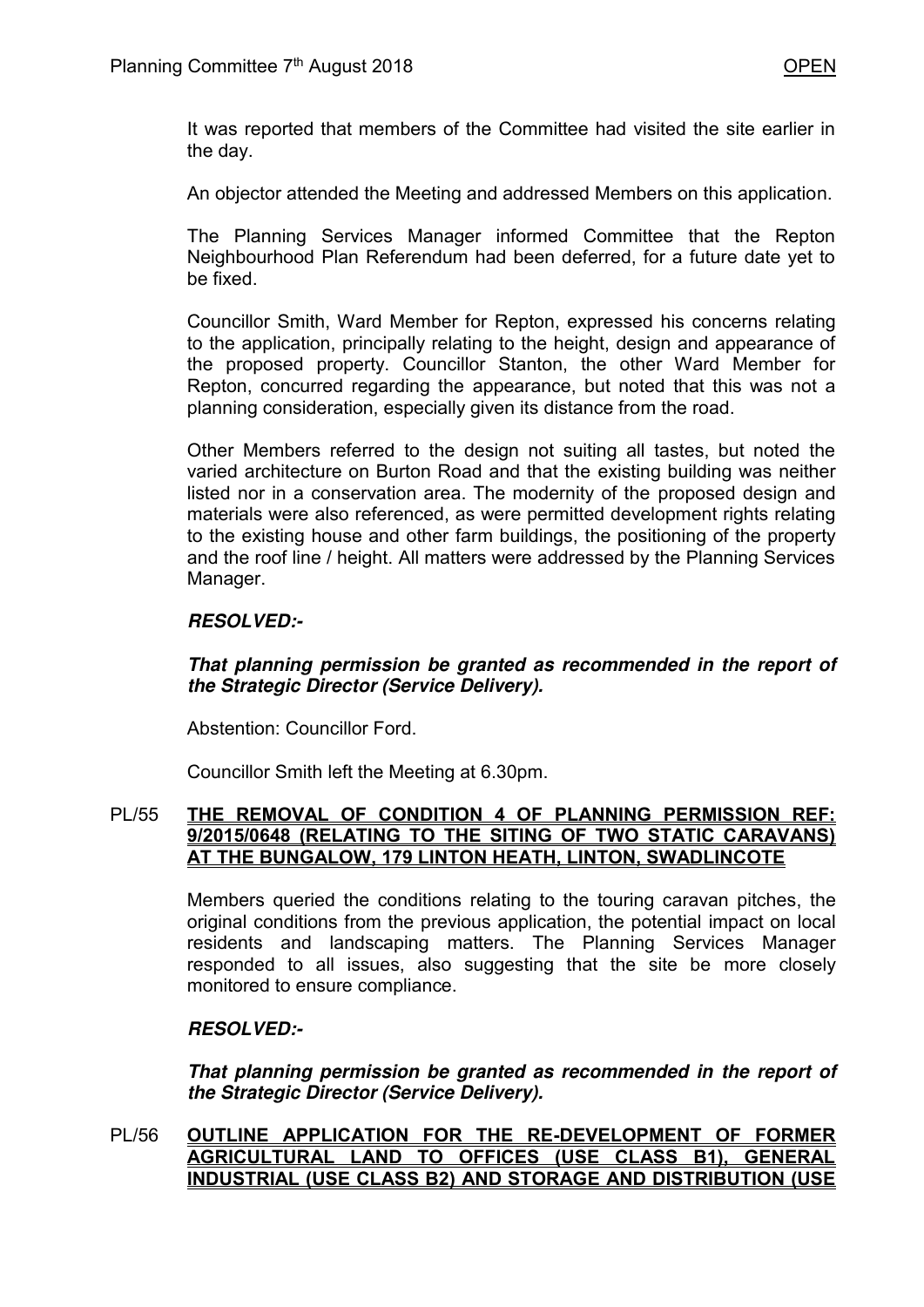#### **CLASS B8) WITH ALL MATTERS EXCEPT FOR ACCESS RESERVED AT MIDLAND PIG PRODUCERS LIMITED, WOODYARD LANE, FOSTON, DERBY**

Councillor Billings, Ward Member for Hilton, informed Committee that whilst he found favour with the benefits the development would bring to the local economy and employment, he relayed the concerns of the Parish Council regarding the increase in traffic and its impact on local, rural roads. The Principal Area Planning Officer confirmed that the County Highways had paid considerable attention to the application before determining their recommendation.

Other Members noted the lack of any resident's representations, the ability to apply conditions at a later planning stage and suggested that a traffic management plan could be later applied.

## *RESOLVED:-*

*That planning permission be granted as recommended in the report of the Strategic Director (Service Delivery).* 

#### PL/57 **THE FELLING AND CROWN LIFTING OF 4 TREES COVERED BY SOUTH DERBYSHIRE DISTRICT COUNCIL TREE PRESERVATION ORDER NO. 195 ADJACENT TO GEORGE STREET, CHURCH GRESLEY, SWADLINCOTE**

Councillor Southerd, Ward Member for Church Gresley, commented on the time taken to bring this matter before the Committee, suggesting the need for a regular tree management plan. The Planning Services Manager agreed to refer the suggestion to the Tree Officer.

# *RESOLVED:-*

*That planning permission be granted as recommended in the report of the Strategic Director (Service Delivery).* 

Councillor Billings left the Meeting at 6.55pm.

## PL/58 **THE CROWN REDUCTION AND RAISING OF A SILVER BIRCH TREE AT 15 POTTER STREET, MELBOURNE, DERBY**

## *RESOLVED:-*

*That no objection be raised to the proposed works subject to the informatives detailed in the report of the Strategic Director (Service Delivery).* 

## PL/59 **THE RE-POLLARDING OF 5 NO. LIME TREES AT 94 LONDON ROAD, SHARDLOW, DERBY**

 *RESOLVED:-*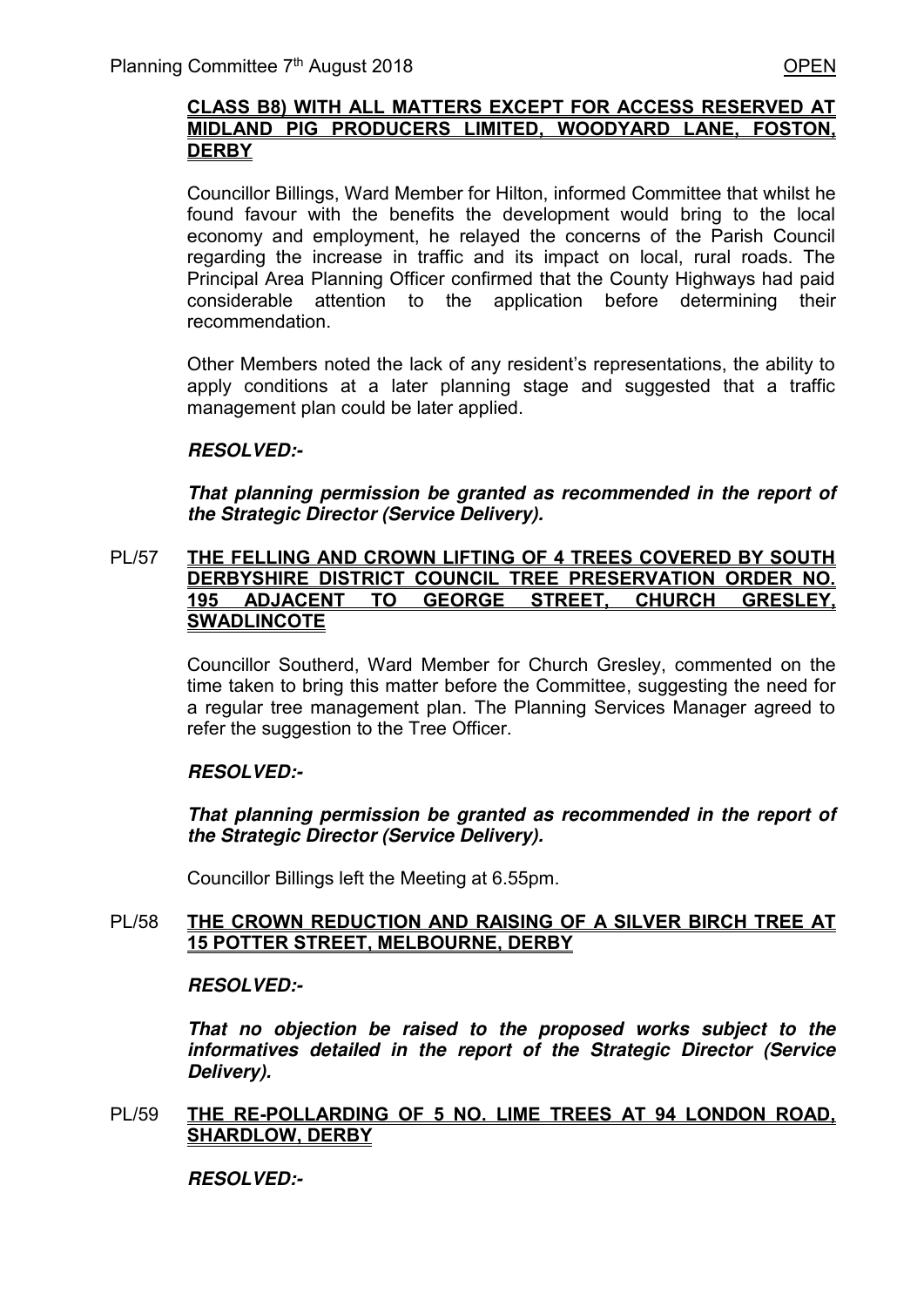*That no objection be raised to the proposed works subject to the informatives detailed in the report of the Strategic Director (Service Delivery).* 

## PL/60 **DEMOLITION OF EXISTING GARAGE AND PART OF FRONTAGE WALL AND CONVERSION OF EXISTING OUTBUILDING TO FORM A RESIDENTIAL DWELLING AT 31 CHAPEL STREET, TICKNALL, DERBY**

 The Planning Services Manager made reference to the above application, as deferred by the Committee as its  $5<sup>th</sup>$  June 2018 Meeting for a structural report, informing Committee that an appeal had now been lodged for nondetermination and that, as a result, the matter would now return to Committee in September for its opinion on the application, rather than a decision.

 Councillor Stanton, Ward Member for Repton, queried the timeline relating to the report, which the Planning Services Manager apportioned to the framework / procurement rules and delays with the contractor. Councillor Stanton wished that his disappointment that the decision would now be taken away from the Committee be recorded.

# PL/61 **PLANNING AND OTHER APPEALS**

 The Committee noted the planning appeal decisions in relation to the following applications:

9/2016/1035 The Potlocks, Willington E/2016/0178 The Potlocks, Willington

## PL/62 **PROPOSED TREE PRESERVATION ORDER 496: 22 MAIN STREET, NEWTON SOLNEY**

Councillor Stanton, Ward Member for Repton, commented that as the tree in question was so close to the proposed development and cannot be seen from the road due to other established trees, this tree needed removing, views supported by other Members.

# *RESOLVED:-*

## *That the tree preservation order was not confirmed.*

Abstentions: Councillors Southerd and Tilley.

## PL/63 **LOCAL GOVERNMENT ACT 1972 (AS AMENDED BY THE LOCAL GOVERNMENT (ACCESS TO INFORMATION) ACT 1985)**

## *RESOLVED:-*

*That, in accordance with Section 100(A)(4) of the Local Government Act 1972 (as amended), the press and public be excluded from the remainder of the Meeting as it was likely, in view of the nature of the business to be transacted or the nature of the proceedings, that there would be*